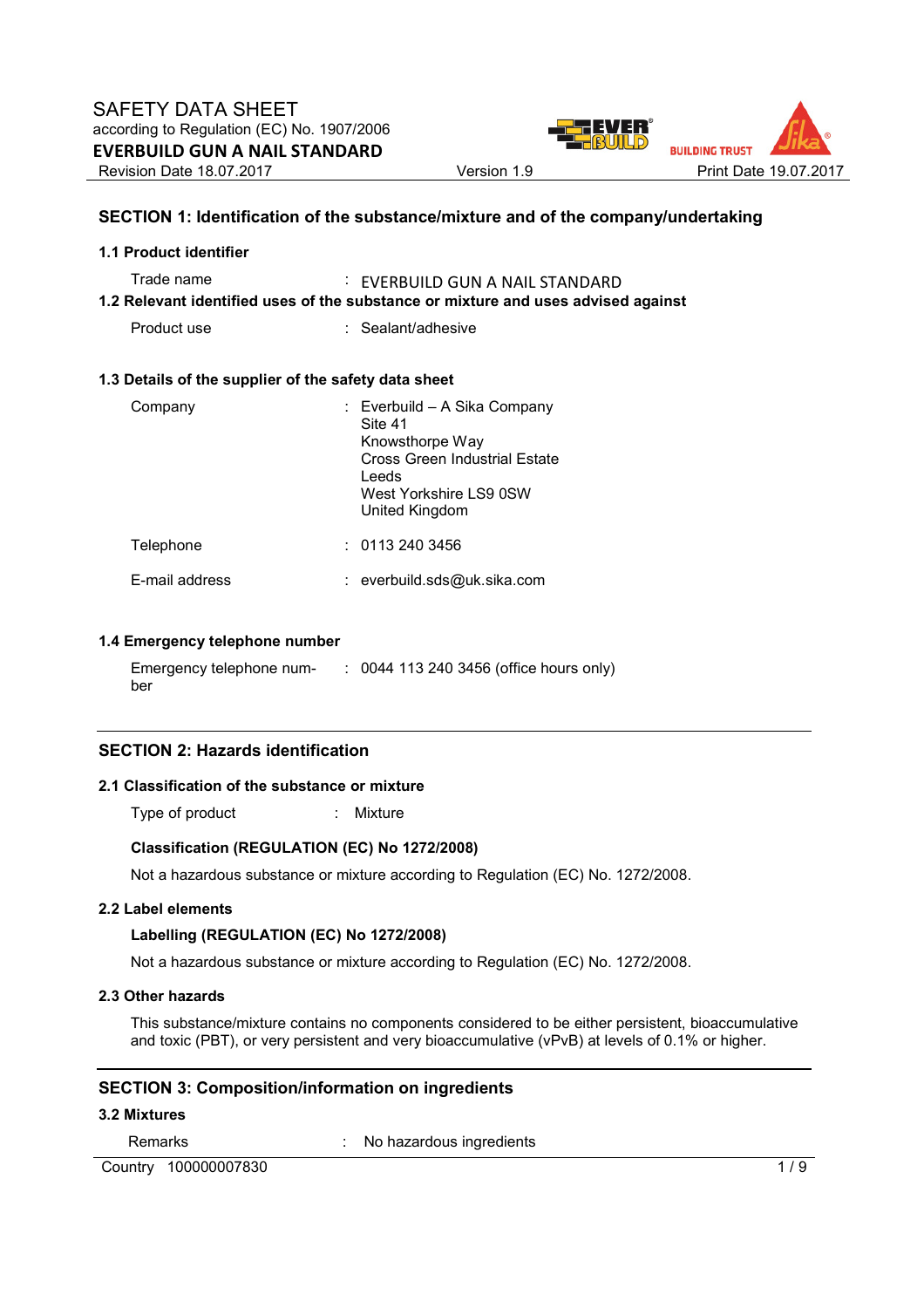



## **SECTION 4: First aid measures**

## **4.1 Description of first aid measures**

| General advice                                                  |  | : No hazards which require special first aid measures.                                                                                                                            |  |  |  |
|-----------------------------------------------------------------|--|-----------------------------------------------------------------------------------------------------------------------------------------------------------------------------------|--|--|--|
| If inhaled                                                      |  | : Move to fresh air.                                                                                                                                                              |  |  |  |
| In case of skin contact                                         |  | : Take off contaminated clothing and shoes immediately.<br>Wash off with soap and plenty of water.                                                                                |  |  |  |
| In case of eye contact                                          |  | : Remove contact lenses.<br>Keep eye wide open while rinsing.                                                                                                                     |  |  |  |
| If swallowed                                                    |  | : Do not induce vomiting without medical advice.<br>Rinse mouth with water.<br>Do not give milk or alcoholic beverages.<br>Never give anything by mouth to an unconscious person. |  |  |  |
| 4.2 Most important symptoms and effects, both acute and delayed |  |                                                                                                                                                                                   |  |  |  |
| Symptoms                                                        |  | : See Section 11 for more detailed information on health effects<br>and symptoms.                                                                                                 |  |  |  |

| Risks |  | : No known significant effects or hazards. |  |
|-------|--|--------------------------------------------|--|
|-------|--|--------------------------------------------|--|

**4.3 Indication of any immediate medical attention and special treatment needed** 

| Treatment | Treat symptomatically. |
|-----------|------------------------|
|-----------|------------------------|

## **SECTION 5: Firefighting measures**

#### **5.1 Extinguishing media**

| Suitable extinguishing media                              |  | : Use extinguishing measures that are appropriate to local cir-<br>cumstances and the surrounding environment. |  |  |  |
|-----------------------------------------------------------|--|----------------------------------------------------------------------------------------------------------------|--|--|--|
| 5.2 Special hazards arising from the substance or mixture |  |                                                                                                                |  |  |  |
| ucts                                                      |  | Hazardous combustion prod- : No hazardous combustion products are known                                        |  |  |  |
|                                                           |  |                                                                                                                |  |  |  |
| 5.3 Advice for firefighters                               |  |                                                                                                                |  |  |  |
| for firefighters                                          |  | Special protective equipment : In the event of fire, wear self-contained breathing apparatus.                  |  |  |  |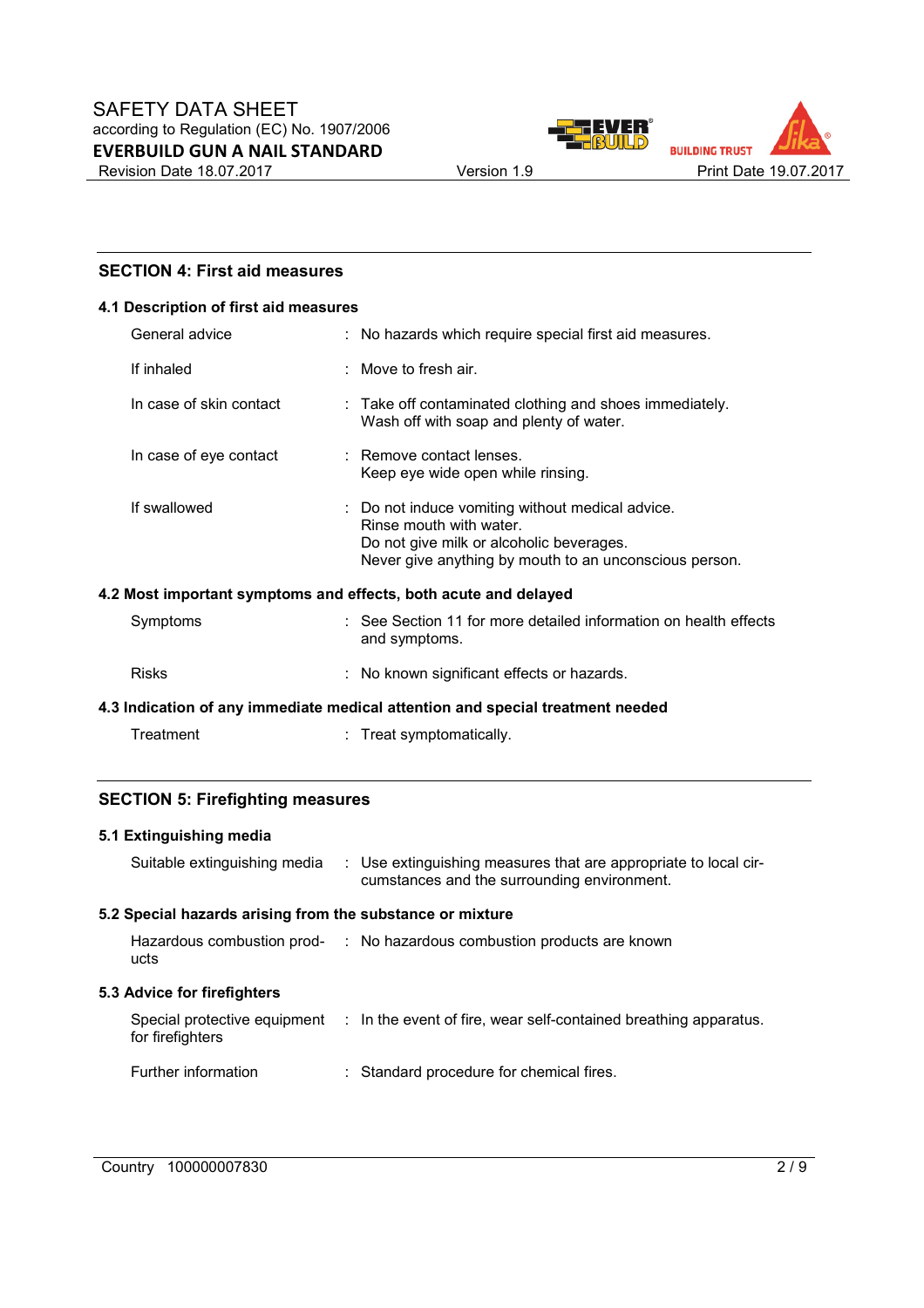**SECTION 6: Accidental release measures** 





# **6.1 Personal precautions, protective equipment and emergency procedures**  Personal precautions : For personal protection see section 8. **6.2 Environmental precautions**  Environmental precautions : No special environmental precautions required. **6.3 Methods and materials for containment and cleaning up**  Methods for cleaning up : Wipe up with absorbent material (e.g. cloth, fleece). Keep in suitable, closed containers for disposal. **6.4 Reference to other sections**  For personal protection see section 8.

## **SECTION 7: Handling and storage**

## **7.1 Precautions for safe handling**

| Advice on safe handling                                          |  | $\therefore$ For personal protection see section 8. No special handling<br>advice required. Follow standard hygiene measures when<br>handling chemical products |  |  |
|------------------------------------------------------------------|--|-----------------------------------------------------------------------------------------------------------------------------------------------------------------|--|--|
| Advice on protection against<br>fire and explosion               |  | : Normal measures for preventive fire protection.                                                                                                               |  |  |
| Hygiene measures                                                 |  | : When using do not eat or drink. When using do not smoke.                                                                                                      |  |  |
| 7.2 Conditions for safe storage, including any incompatibilities |  |                                                                                                                                                                 |  |  |
| Requirements for storage<br>areas and containers                 |  | : Keep container tightly closed in a dry and well-ventilated<br>place. Store in accordance with local regulations.                                              |  |  |
| Advice on common storage                                         |  | : No special restrictions on storage with other products.                                                                                                       |  |  |
| Other data                                                       |  | : No decomposition if stored and applied as directed.                                                                                                           |  |  |
|                                                                  |  |                                                                                                                                                                 |  |  |

#### **7.3 Specific end use(s)**

Specific use(s)  $\qquad \qquad$ : No data available

## **SECTION 8: Exposure controls/personal protection**

## **8.1 Control parameters**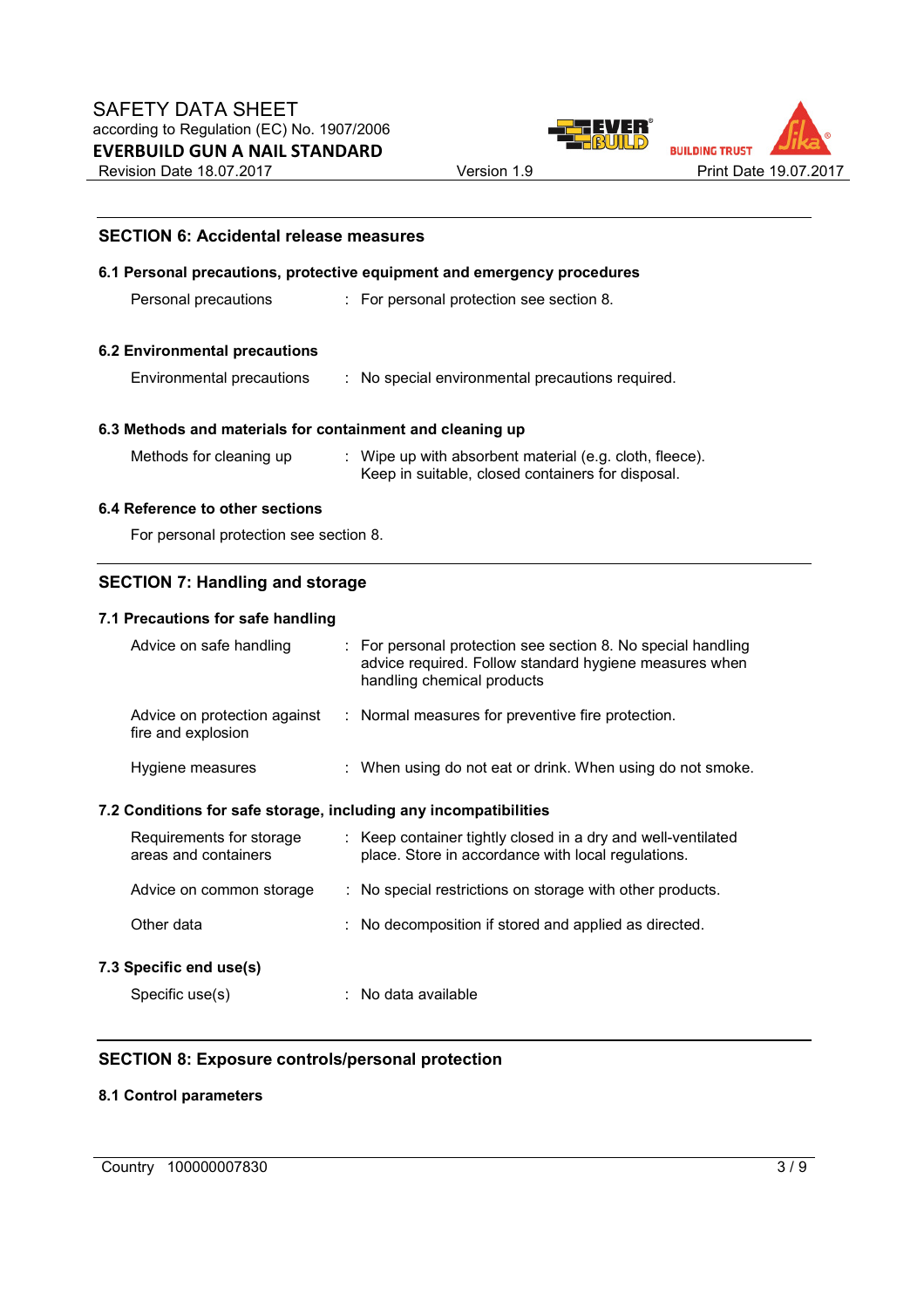

Contains no substances with occupational exposure limit values.

#### **8.2 Exposure controls**

| Personal protective equipment          |                                                                                                                                                                                                                     |  |  |  |  |  |
|----------------------------------------|---------------------------------------------------------------------------------------------------------------------------------------------------------------------------------------------------------------------|--|--|--|--|--|
| Eye protection                         | : Safety glasses                                                                                                                                                                                                    |  |  |  |  |  |
| Hand protection                        | : Chemical-resistant, impervious gloves complying with an ap-<br>proved standard must be worn at all times when handling<br>chemical products. Reference number EN 374. Follow manu-<br>facturer specifications.    |  |  |  |  |  |
|                                        | Butyl rubber/nitrile rubber gloves (0,4 mm),<br>Recommended: Butyl rubber/nitrile rubber gloves.                                                                                                                    |  |  |  |  |  |
| Skin and body protection               | : Protective clothing (e.g. Safety shoes acc. to EN ISO 20345,<br>long-sleeved working clothing, long trousers). Rubber aprons<br>and protective boots are additionaly recommended for mixing<br>and stirring work. |  |  |  |  |  |
| Respiratory protection                 | : No special measures required.                                                                                                                                                                                     |  |  |  |  |  |
| <b>Environmental exposure controls</b> |                                                                                                                                                                                                                     |  |  |  |  |  |
| General advice                         | : No special environmental precautions required.                                                                                                                                                                    |  |  |  |  |  |

## **SECTION 9: Physical and chemical properties**

#### **9.1 Information on basic physical and chemical properties**

| Appearance                                        | ÷  | paste             |     |
|---------------------------------------------------|----|-------------------|-----|
| Colour                                            | ÷. | white             |     |
| Odour                                             | ÷. | slight            |     |
| <b>Odour Threshold</b>                            | ÷  | No data available |     |
| Flash point                                       |    | : 93 °C           |     |
| Autoignition temperature                          | ÷. | No data available |     |
| Decomposition temperature :                       |    | No data available |     |
| Lower explosion limit (Vol-%) : No data available |    |                   |     |
| Upper explosion limit (Vol-%) :                   |    | No data available |     |
| Flammability                                      | ÷  | No data available |     |
| 100000007830<br>Country                           |    |                   | 4/9 |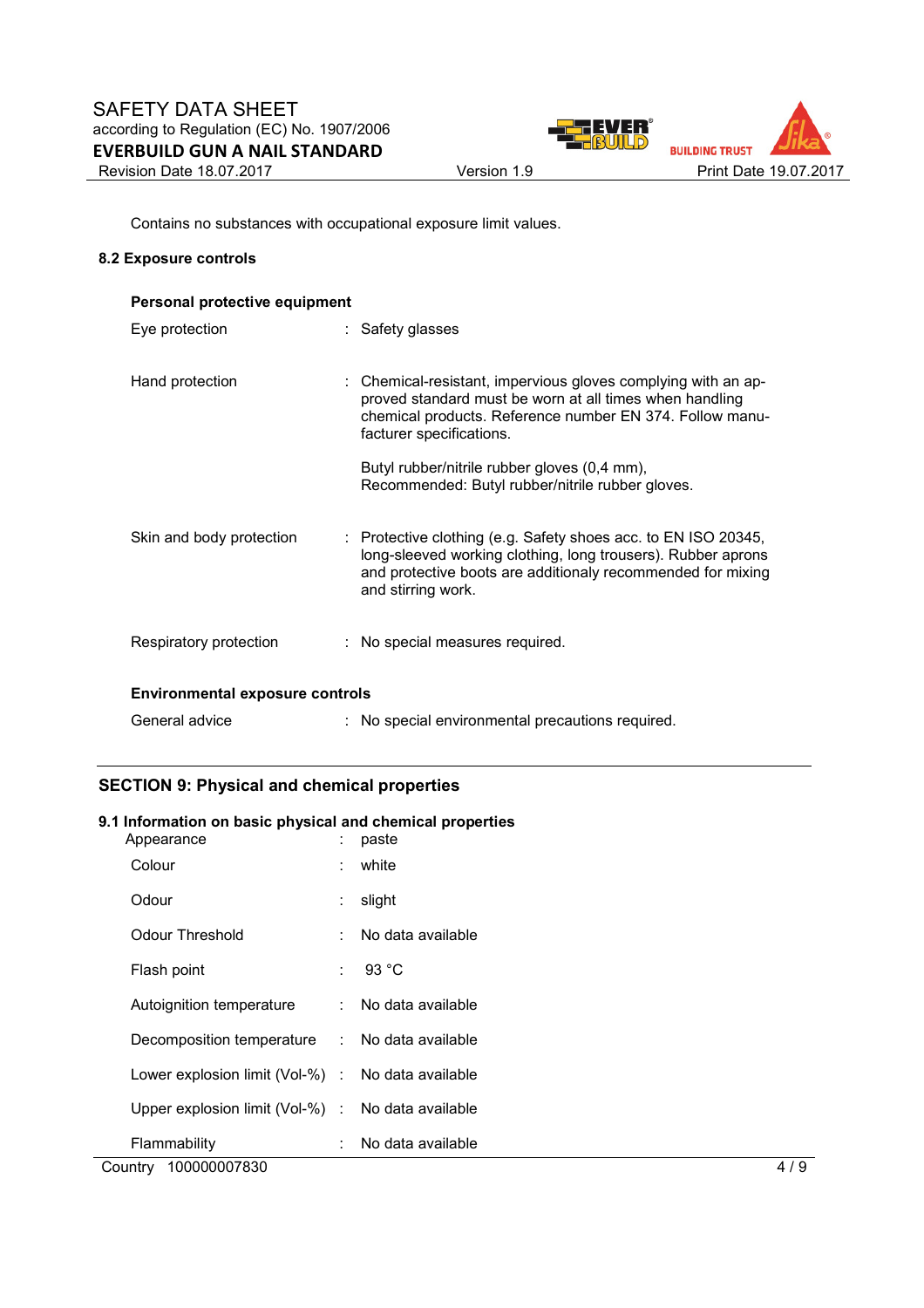## SAFETY DATA SHEET according to Regulation (EC) No. 1907/2006 **EVERBUILD GUN A NAIL STANDARD**

Revision Date 18.07.2017 Version 1.9 Version 1.9 Print Date 19.07.2017





| <b>Explosive properties</b>                |                           | No data available                       |
|--------------------------------------------|---------------------------|-----------------------------------------|
| Oxidizing properties                       | t.                        | No data available                       |
| рH                                         |                           | $8,5 - 9,5$                             |
| Melting point/range / Freez-<br>ing point  | t.                        | No data available                       |
| Boiling point/boiling range                | $\mathbb{R}^{\mathbb{Z}}$ | No data available                       |
| Vapour pressure                            |                           | $23$ hPa                                |
| Density                                    |                           | : $ca.1,49$ g/cm3<br>at 20 $^{\circ}$ C |
| Water solubility                           |                           | No data available                       |
| Partition coefficient: n-<br>octanol/water |                           | No data available                       |
| Viscosity, dynamic                         |                           | No data available                       |
| Viscosity, kinematic                       |                           | : $> 20.5$ mm2/s<br>at $40^{\circ}$ C   |
| Relative vapour density                    | t.                        | No data available                       |
| Evaporation rate                           |                           | No data available                       |

#### **9.2 Other information**

No data available

## **SECTION 10: Stability and reactivity**

#### **10.1 Reactivity**

No dangerous reaction known under conditions of normal use.

#### **10.2 Chemical stability**

The product is chemically stable.

## **10.3 Possibility of hazardous reactions**

| Hazardous reactions | No hazards to be specially mentioned. |
|---------------------|---------------------------------------|
|---------------------|---------------------------------------|

## **10.4 Conditions to avoid**

Conditions to avoid : No data available

## **10.5 Incompatible materials**

Materials to avoid : No data available

## **10.6 Hazardous decomposition products**

Country 100000007830 5/9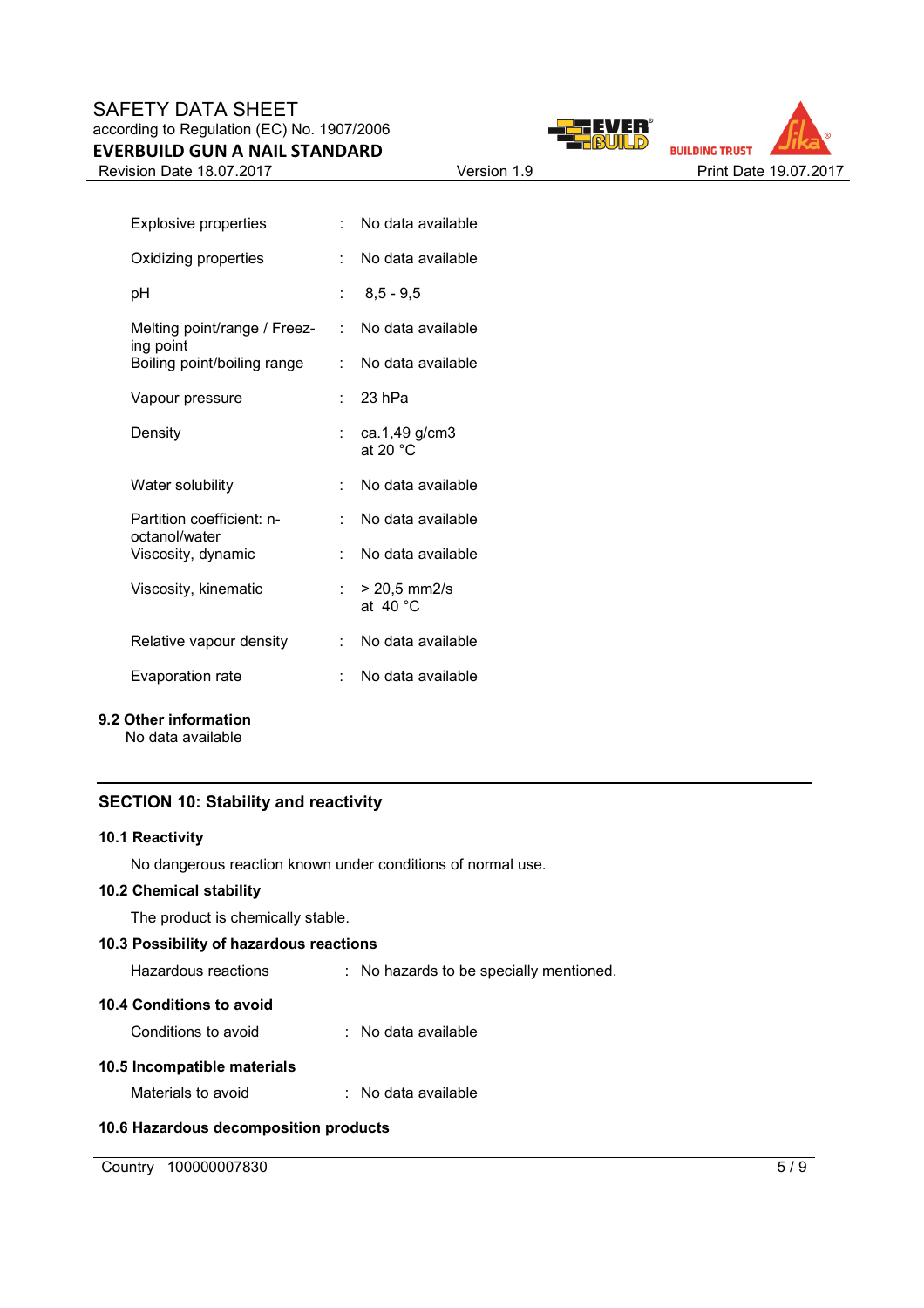



## **SECTION 11: Toxicological information**

#### **11.1 Information on toxicological effects**

#### **Acute toxicity**

Not classified based on available information.

#### **Skin corrosion/irritation** Not classified based on available information.

**Serious eye damage/eye irritation** Not classified based on available information.

#### **Respiratory or skin sensitisation**

Skin sensitisation: Not classified based on available information. Respiratory sensitisation: Not classified based on available information.

#### **Germ cell mutagenicity**

Not classified based on available information.

#### **Carcinogenicity**

Not classified based on available information.

#### **Reproductive toxicity**

Not classified based on available information.

#### **STOT - single exposure**

Not classified based on available information.

## **STOT - repeated exposure**

Not classified based on available information.

#### **Aspiration toxicity**

Not classified based on available information.

#### **SECTION 12: Ecological information**

#### **12.1 Toxicity**

No data available

**12.2 Persistence and degradability** 

No data available

#### **12.3 Bioaccumulative potential**

No data available

#### **12.4 Mobility in soil**

No data available

#### **12.5 Results of PBT and vPvB assessment**

#### **Product:**

Assessment : This substance/mixture contains no components considered to be either persistent, bioaccumulative and toxic (PBT), or

Country 100000007830 6/9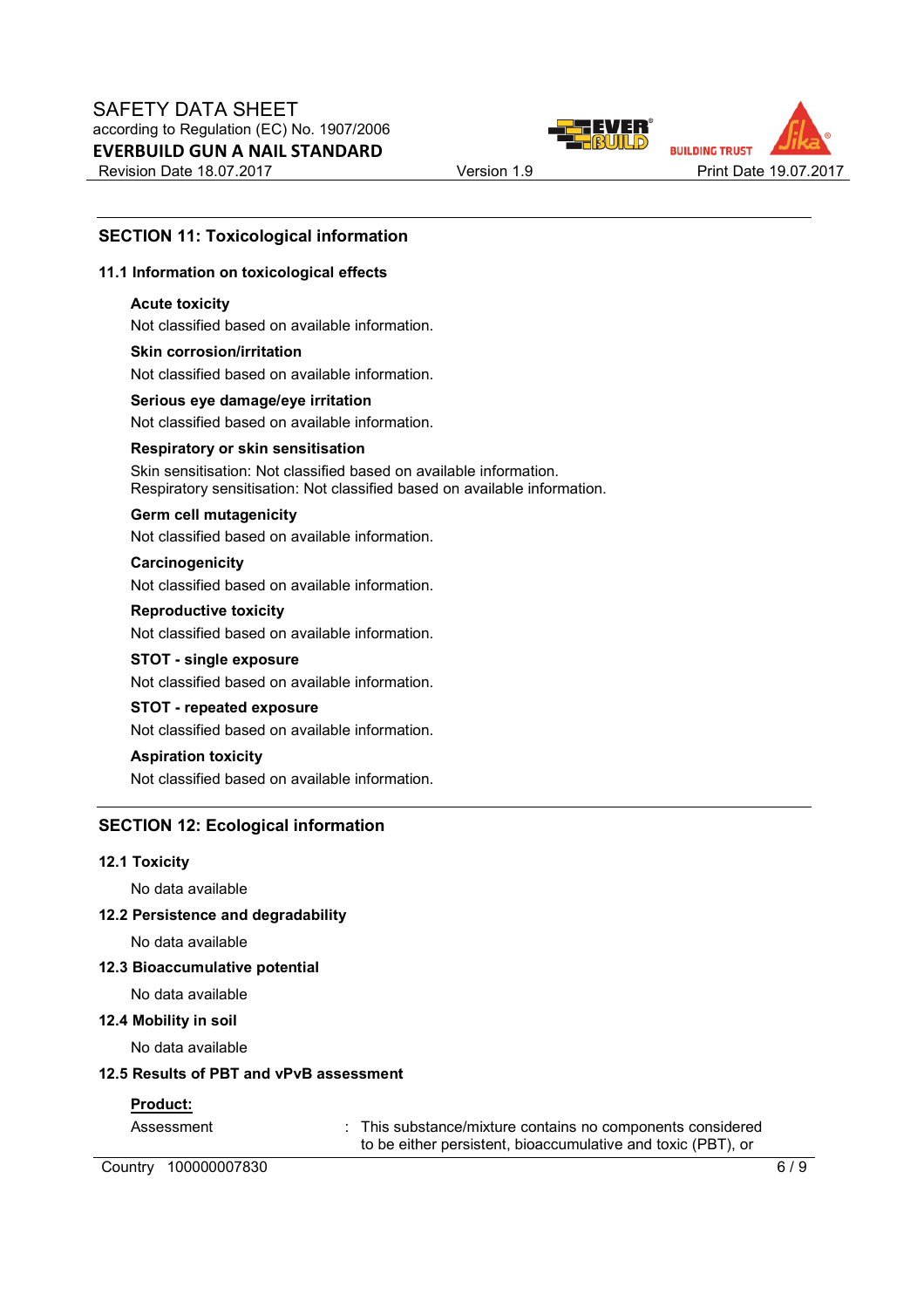

very persistent and very bioaccumulative (vPvB) at levels of 0.1% or higher.

## **12.6 Other adverse effects**

## **Product:**

Additional ecological information : There is no data available for this product.

## **SECTION 13: Disposal considerations**

## **13.1 Waste treatment methods**

| 9. I WASLG LIGALINGIIL INGLINUS |                                                                                                                                                                                                                                                                                                                                                                                                                                                                                                                                                                                                                                                                 |
|---------------------------------|-----------------------------------------------------------------------------------------------------------------------------------------------------------------------------------------------------------------------------------------------------------------------------------------------------------------------------------------------------------------------------------------------------------------------------------------------------------------------------------------------------------------------------------------------------------------------------------------------------------------------------------------------------------------|
| Product                         | : The generation of waste should be avoided or minimized<br>wherever possible.<br>Empty containers or liners may retain some product residues.<br>This material and its container must be disposed of in a safe<br>way.<br>Dispose of surplus and non-recyclable products via a licensed<br>waste disposal contractor.<br>Disposal of this product, solutions and any by-products should<br>at all times comply with the requirements of environmental<br>protection and waste disposal legislation and any regional<br>local authority requirements.<br>Avoid dispersal of spilled material and runoff and contact with<br>soil, waterways, drains and sewers. |

## **SECTION 14: Transport information**

#### **14.1 UN number**

Not regulated as a dangerous good

#### **14.2 UN proper shipping name**

Not regulated as a dangerous good

## **14.3 Transport hazard class(es)**

Not regulated as a dangerous good

## **14.4 Packing group**

Not regulated as a dangerous good

#### **14.5 Environmental hazards**

Not regulated as a dangerous good

#### **14.6 Special precautions for user**

Country 100000007830 7/9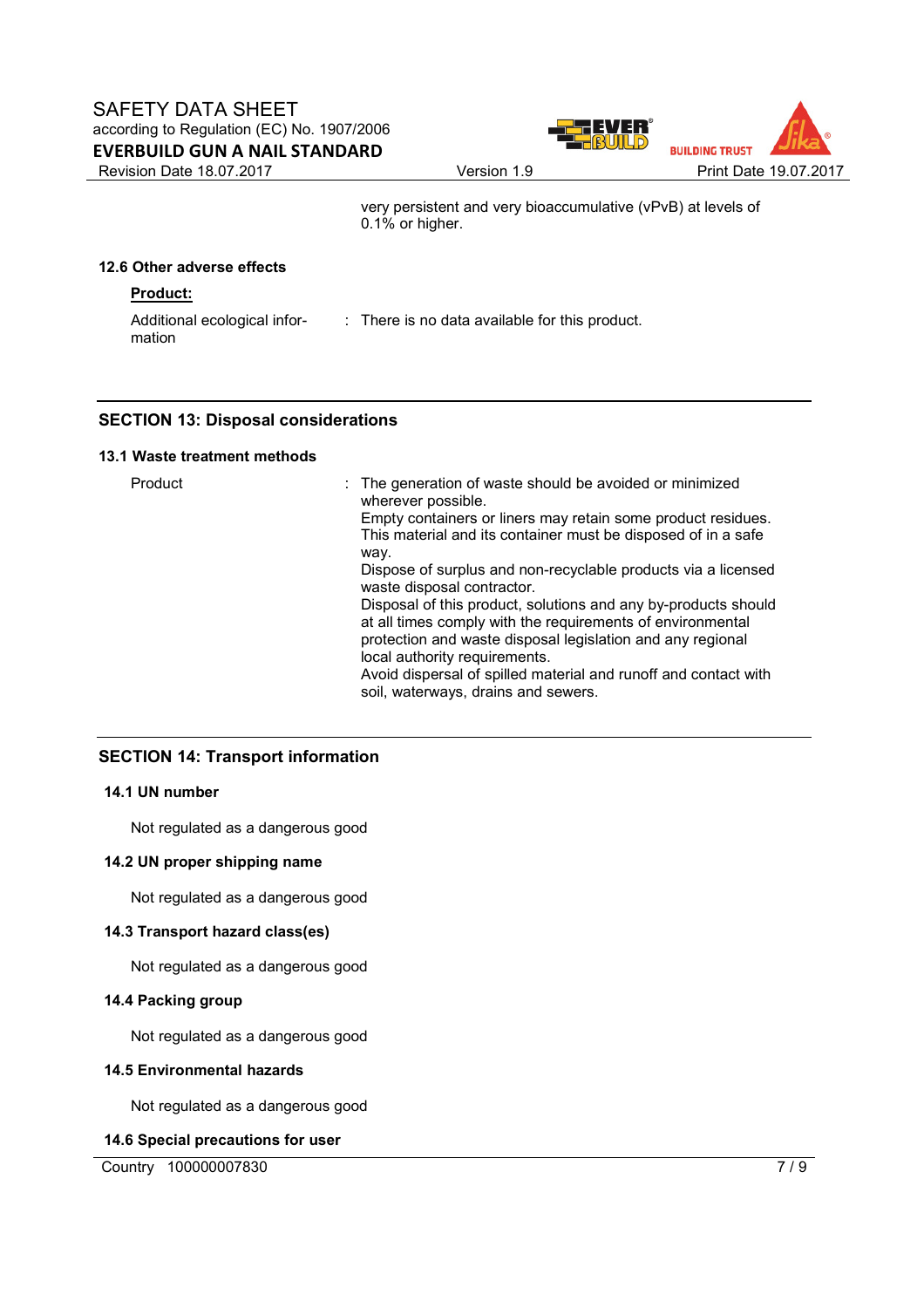

No data available

#### **14.7 Transport in bulk according to Annex II of Marpol and the IBC Code**

Not applicable

## **SECTION 15: Regulatory information**

#### **15.1 Safety, health and environmental regulations/legislation specific for the substance or mixture**

| <b>Prohibition/Restriction</b><br>REACH - Restrictions on the manufacture, placing on<br>the market and use of certain dangerous substances,<br>preparations and articles (Annex XVII)                  |                               | : Not applicable |                                                                 |  |
|---------------------------------------------------------------------------------------------------------------------------------------------------------------------------------------------------------|-------------------------------|------------------|-----------------------------------------------------------------|--|
| REACH - Candidate List of Substances of Very High<br>Concern for Authorisation (Article 59).                                                                                                            |                               |                  | : None of the components are listed<br>$(=>0.1\%).$             |  |
| REACH - List of substances subject to authorisation<br>(Annex XIV)                                                                                                                                      |                               |                  | $:$ Not applicable                                              |  |
| <b>REACH Information:</b><br>All substances contained in our Products are<br>- preregistered or registered by us, and/or<br>- excluded from the regulation, and/or<br>- exempted from the registration. |                               |                  | - preregistered or registered by our upstream suppliers, and/or |  |
| Seveso III: Directive 2012/18/EU of the European Parliament and of the Council on the control of ma-<br>jor-accident hazards involving dangerous substances.<br>Not applicable                          |                               |                  |                                                                 |  |
| VOC-CH (VOCV)                                                                                                                                                                                           | : $< 0.01 %$<br>no VOC duties |                  |                                                                 |  |
| VOC-EU (solvent)                                                                                                                                                                                        | $: 0.05 \%$                   |                  |                                                                 |  |

#### **15.2 Chemical safety assessment**

This product contains substances for which Chemical Safety Assessments are still required.

#### **SECTION 16: Other information**

| Accord européen relatif au transport international des marchandises |
|---------------------------------------------------------------------|
| Dangereuses par Route                                               |
| <b>Chemical Abstracts Service</b>                                   |
| Derived no-effect level                                             |
| Half maximal effective concentration                                |
| <b>Globally Harmonized System</b>                                   |
|                                                                     |

Country 100000007830 8/9